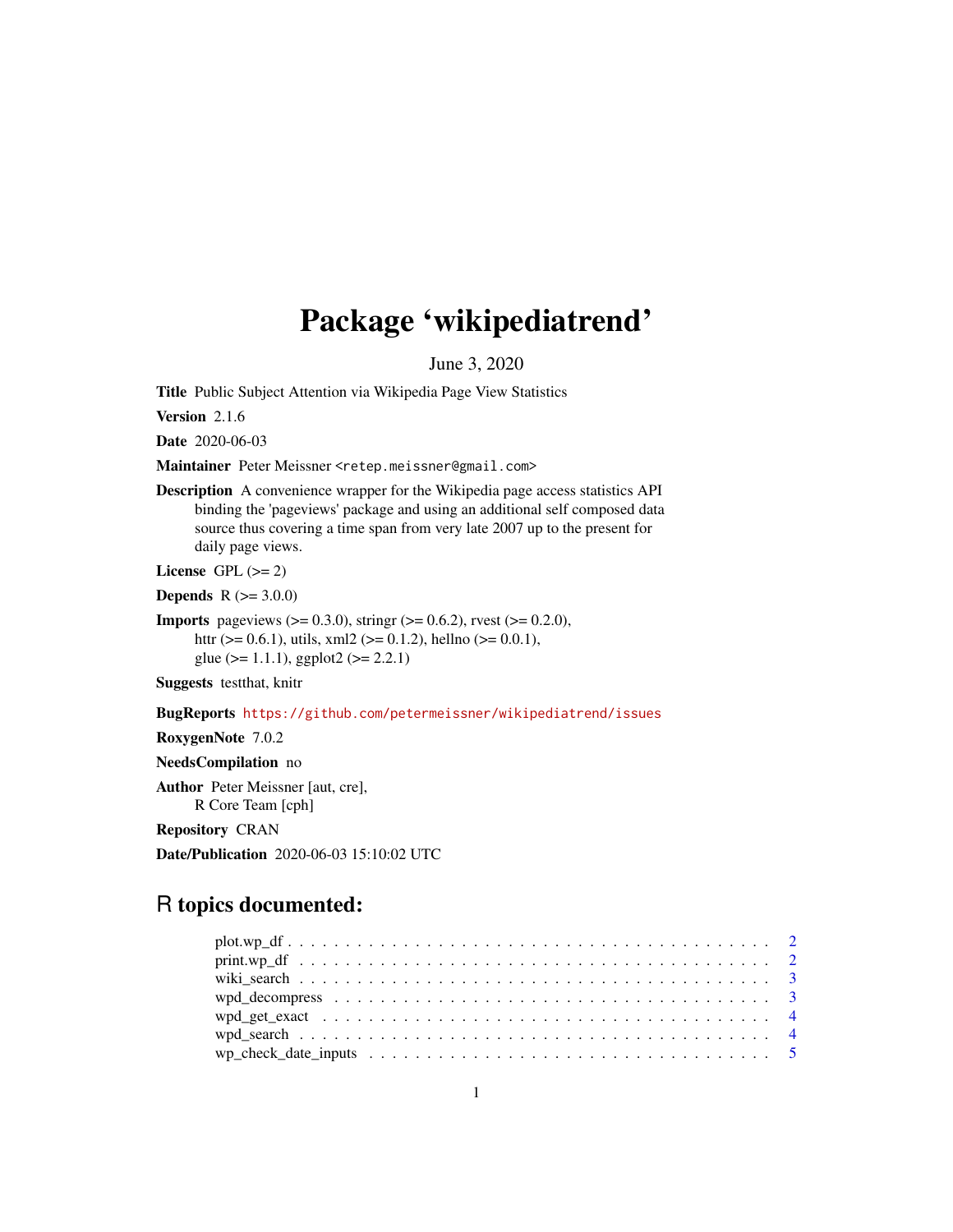<span id="page-1-0"></span>

| wp yearmonth $\ldots \ldots \ldots \ldots \ldots \ldots \ldots \ldots \ldots \ldots \ldots \ldots \ldots$ |  |
|-----------------------------------------------------------------------------------------------------------|--|
|                                                                                                           |  |
|                                                                                                           |  |
|                                                                                                           |  |
|                                                                                                           |  |
|                                                                                                           |  |
|                                                                                                           |  |
|                                                                                                           |  |
|                                                                                                           |  |
|                                                                                                           |  |

plot.wp\_df *simple plot function for objects of class wp\_df*

# Description

simple plot function for objects of class wp\_df

# Usage

## S3 method for class 'wp\_df' plot(x, ...)

# Arguments

| X        | object of class wp_df to be plotted |
|----------|-------------------------------------|
| $\cdots$ | other parameter                     |

print.wp\_df *a wikipediastrend specific data frame*

# Description

a wikipediastrend specific data frame

# Usage

## S3 method for class 'wp\_df'  $print(x, \ldots)$ 

| x | the thing to be printed  |
|---|--------------------------|
| . | print.default parameters |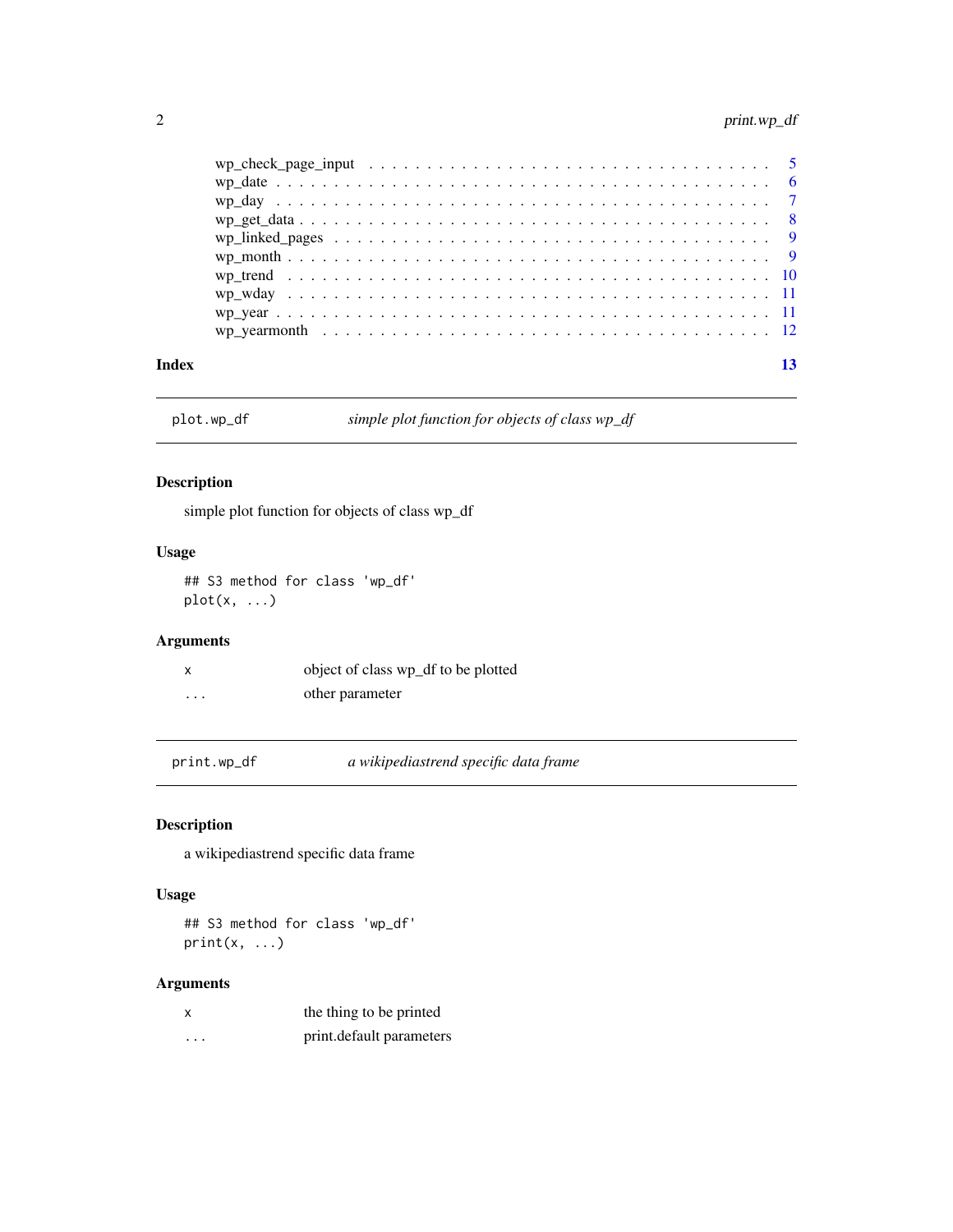<span id="page-2-0"></span>wiki\_search *wiki\_search*

# Description

wiki\_search

# Usage

```
wiki_search(page_fragment = "R_(programming_language)", lang = "en")
```
# Arguments

| page_fragment | substring to search for         |
|---------------|---------------------------------|
| lang          | wikipedia language to search in |

wpd\_decompress *wpd\_decompress*

# Description

wpd\_decompress

# Usage

wpd\_decompress(cont\_item, lang)

| cont_item | single content item    |
|-----------|------------------------|
| lang      | language to decompress |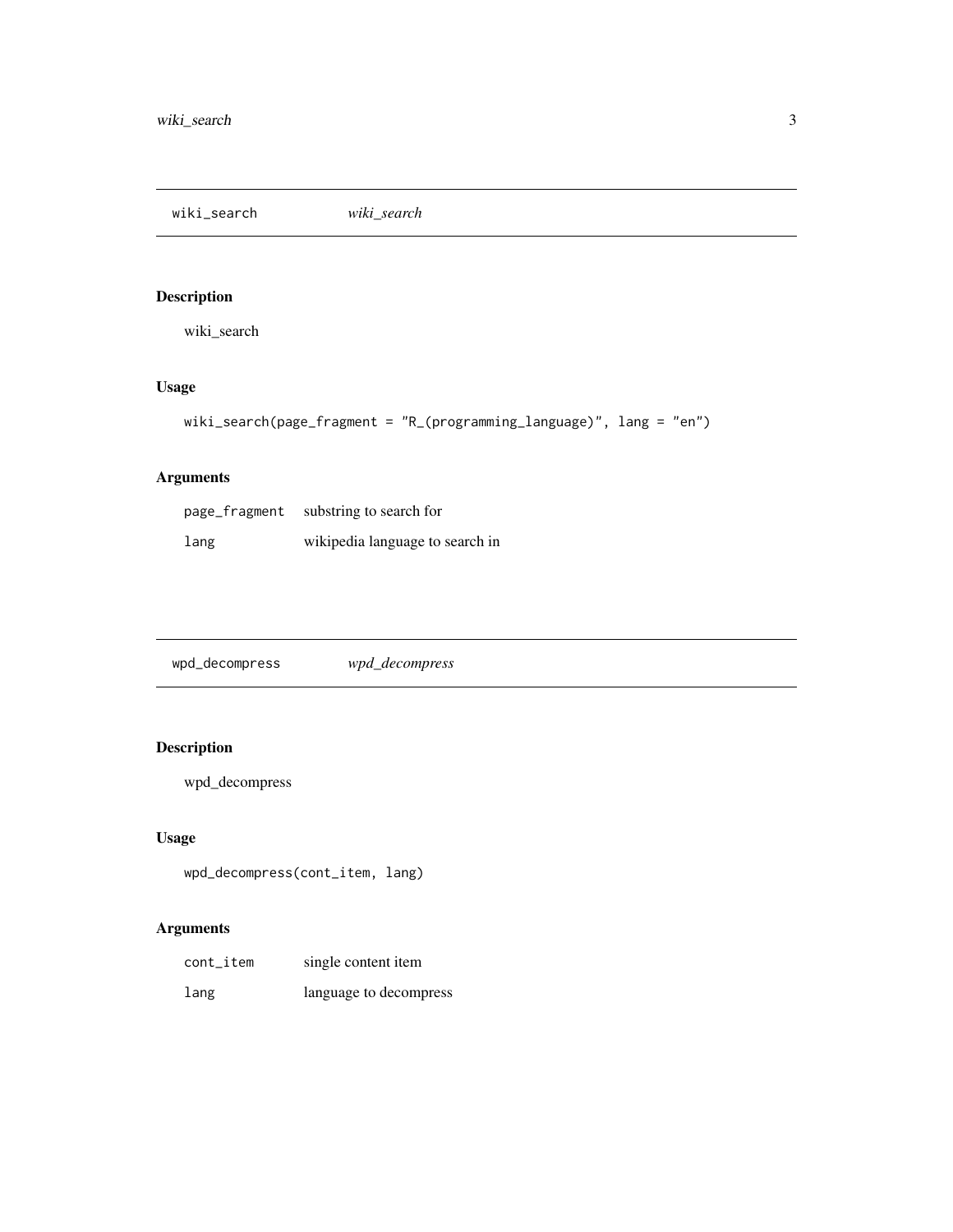<span id="page-3-0"></span>wpd\_get\_exact *wpd\_get\_exact*

# Description

wpd\_get\_exact

# Usage

wpd\_get\_exact(page, lang, from, to, warn = TRUE)

# Arguments

| page | The name of the Wikipedia page as to be found in the URL to the wikipedia arti-<br>cle. If e.g. the URL is: https://en.wikipedia.org/wiki/Peter_Fox_(musician),<br>than the page name equals to Peter_Fox_(musician).                                                                                               |
|------|---------------------------------------------------------------------------------------------------------------------------------------------------------------------------------------------------------------------------------------------------------------------------------------------------------------------|
| lang | The language shorthand identifying which Wikipedia access statistics are to be<br>used: e.g. "en" for the English version found at https://en.wikipedia.org, "de"<br>for the German version found at https://de.wikipedia.org or perhaps "als" for<br>the Alemannic dialect found under https://als.wikipedia.org/. |
| from | The starting date of the timespan for which access statistics should be retrieved<br>- note that there is no data prior to 2007-12-01. Supply some sort of timestamp<br>e.g. of class POSIXIt, POSIX et, Date, or character. If the option is of type<br>character it should be in the form of yyyy-mm-dd.          |
| to   | The last date for which access statistics should be retrieved. Supply some sort<br>of timestamp e.g. of class POSIXIt, POSIXct, Date, or character. If the option<br>is of type character it should be in the form of yyyy-mm-dd.                                                                                   |
| warn | Warn about not being able to retrieve data or not?                                                                                                                                                                                                                                                                  |

wpd\_search *wpd\_search*

# Description

wpd\_search

# Usage

```
wpd_search(page_fragment = "R_(programming_language)", lang = "en")
```
# Arguments

page\_fragment substring to search for within titles lang language to search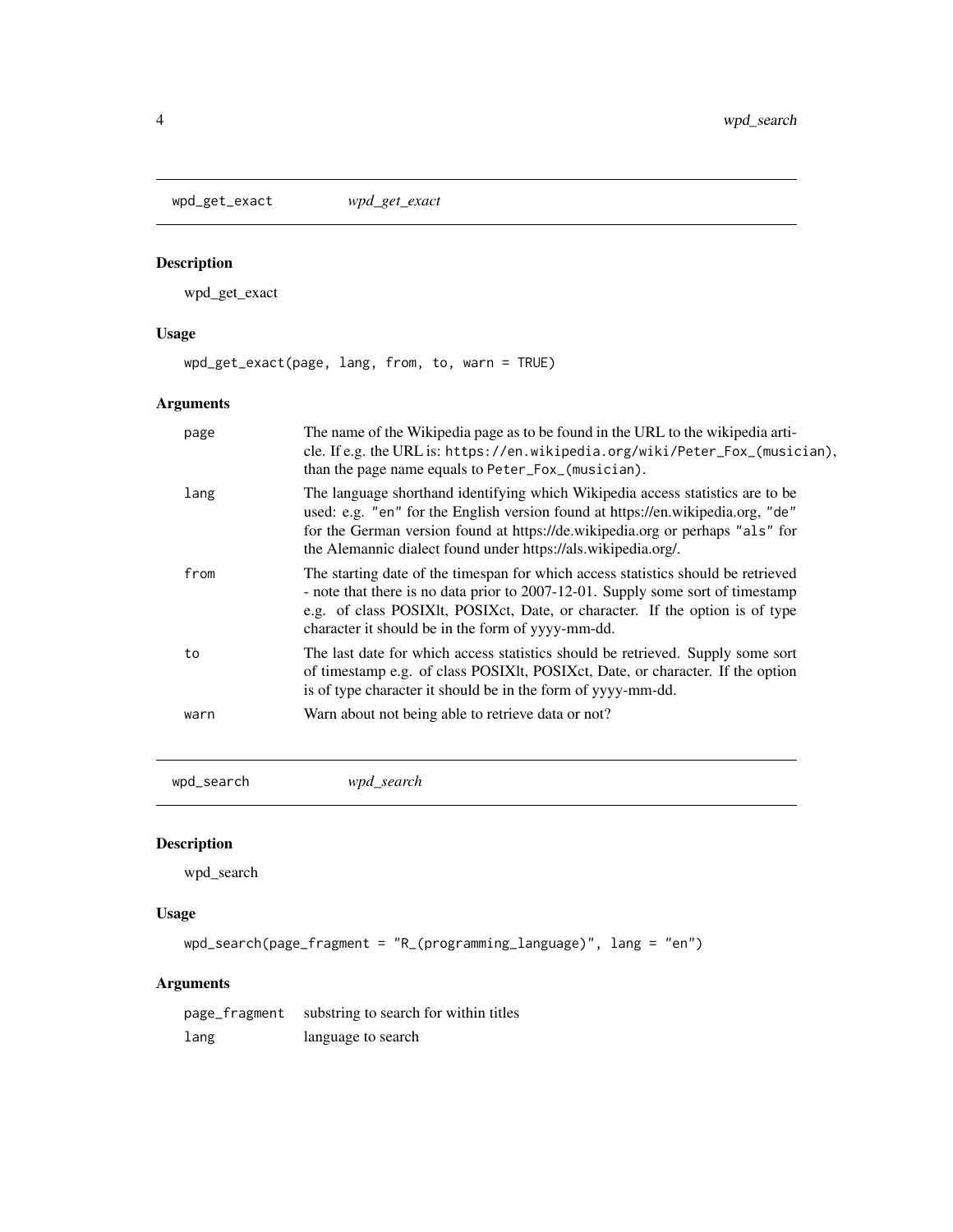<span id="page-4-0"></span>Function that checks if the time span given by from and to (passed down from wp\_trend) are complying with logical constraints: from not prior to first available data; to not past today; to not prior to from

# Usage

wp\_check\_date\_inputs(from, to)

# Arguments

| from | first date of timespan to check  |
|------|----------------------------------|
| to.  | second date of timespan to check |

wp\_check\_page\_input *check page input*

# Description

check page input

#### Usage

```
wp_check_page_input(page)
```
### Arguments

page the pages to check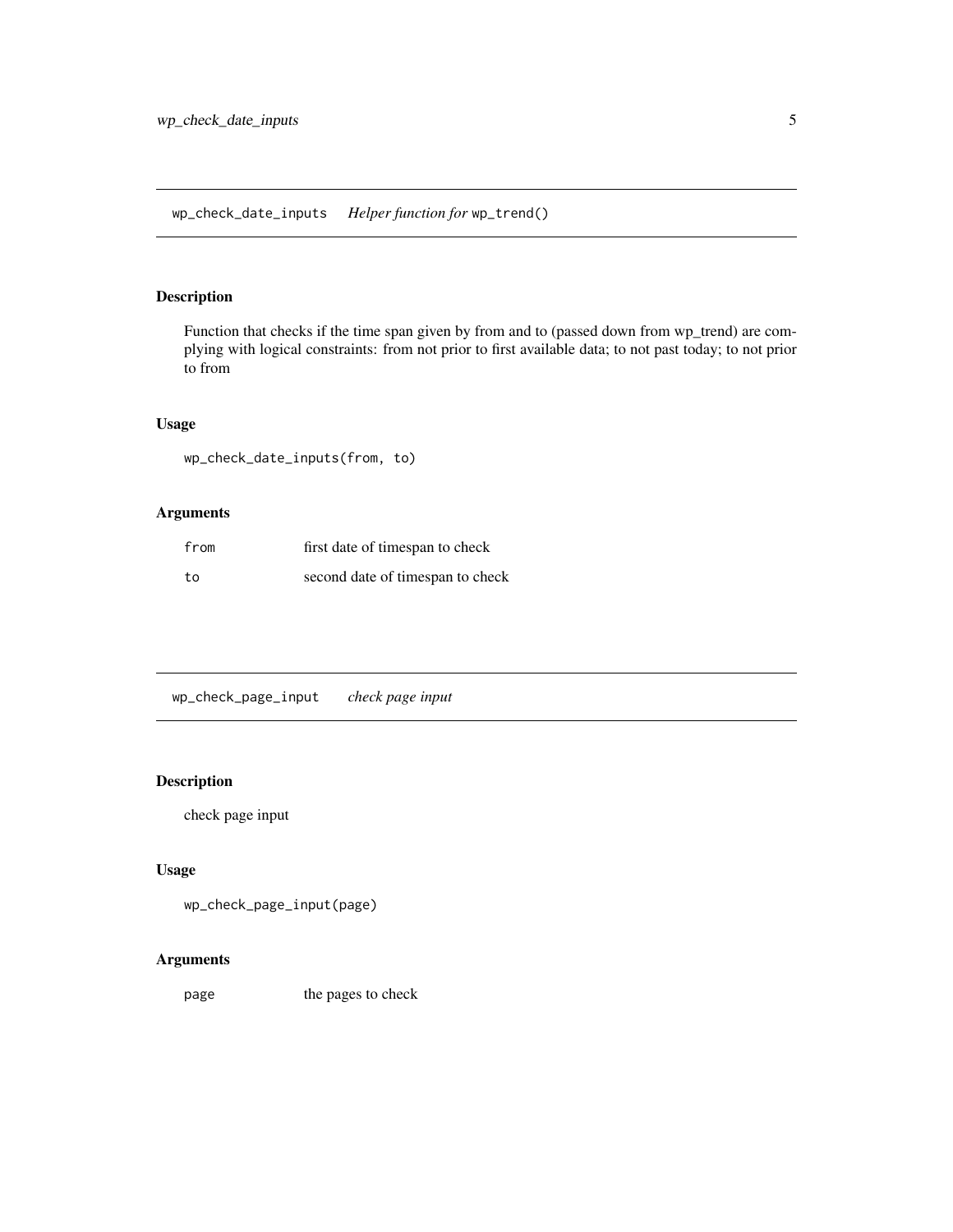<span id="page-5-0"></span>wp\_date() provides a generic function and several methods to transform something into a date, just like as.Date() from the base package. While most methods were copied 1:1 from as.Date() some changes were made that alter the usual behavior: (1) Whenever wp\_date() is applied to an empty string "" or any other not-standard-unambiguous format the function will return NA and throw out a warning instead of simply kill itself with an error. (2) Whenever, as.Date usually is in the need of an origin supplied and does not get one wp\_date() will assume the origin to be "1970-01-01" and throw an error instead of kill itself with an error. All these changes are made with the special purpose to make wp\_trend() also with dirty, unreasonable data (e.g. "" or "2012-13-01" or "2012- 02-32") and are not recommended for any other than wikipediatrend internal use.

#### Usage

```
wp\_date(x, \ldots)## S3 method for class 'character'
wp\_date(x, format = "", ...)## Default S3 method:
wp\_date(x, \ldots)## S3 method for class 'numeric'
wp_date(x, origin, ...)
## S3 method for class 'dates'
wp\_date(x, \ldots)## S3 method for class 'factor'
wp\_date(x, \ldots)## S3 method for class 'POSIXct'
wp\_date(x, tz = "UTC", ...)## S3 method for class 'POSIXlt'
wp\_date(x, \ldots)
```

| x        | See ?as.Date |
|----------|--------------|
| $\cdots$ | See ?as.Date |
| format   | See ?as.Date |
| origin   | See ?as.Date |
| tz.      | See ?as.Date |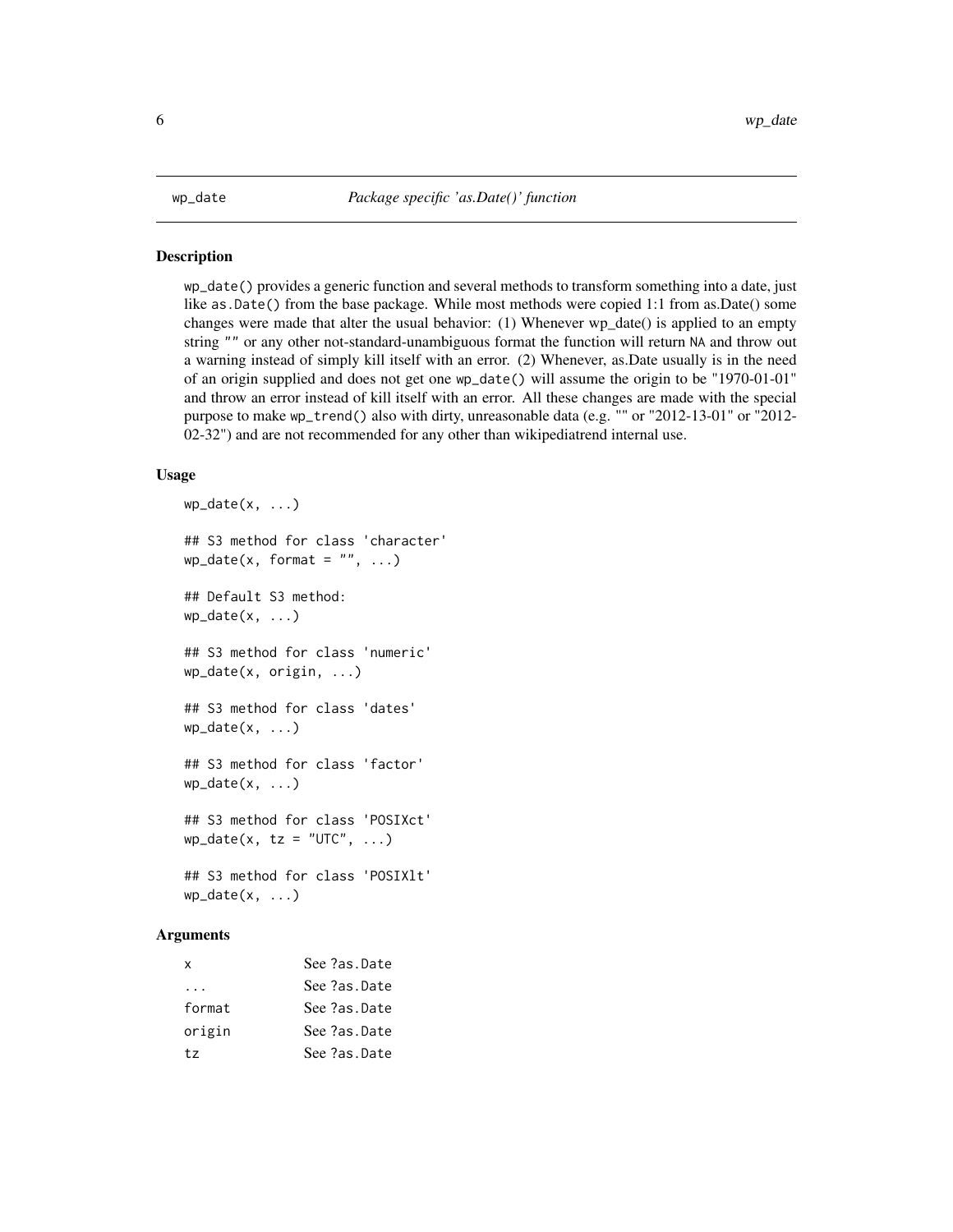#### <span id="page-6-0"></span> $wp\_day$   $\qquad \qquad$  7

#### Methods (by class)

- character: Difference to as.Date.character(): Failing to parse the date, wp\_date() will give return a warning and NA instead of killing itself with an error.
- default: same as as.Date()
- numeric: Difference to as.Date.character(): Whenever an origin is needed but not supplied instead of breaking, wp\_date() will raise a warning and proceed by assuming "1970- 01-01" to be the origin instead of killing itself with an error.
- dates: same as as.Date()
- factor: same as as.Date()
- POSIXct: same as as.Date()
- POSIXlt: using as.Date()

#### wp\_day *Function to extract the day*

### **Description**

Function to extract the day from a timestamp of e.g. class POSIXlt, POSIXct, Date, or character. If the option is of type character it should be in the form of yyyy-mm-dd.

#### Usage

```
wp_day(timestamp)
```
## S3 method for class 'POSIXlt' wp\_day(timestamp)

## Default S3 method: wp\_day(timestamp)

#### Arguments

timestamp Some sort of timestamp e.g. of class POSIXIt, POSIXct, Date, or character. If the option is of type character it should be in the form of yyyy-mm-dd.

#### Methods (by class)

- POSIXlt: extract day from timestamp
- default: extract day from timestamp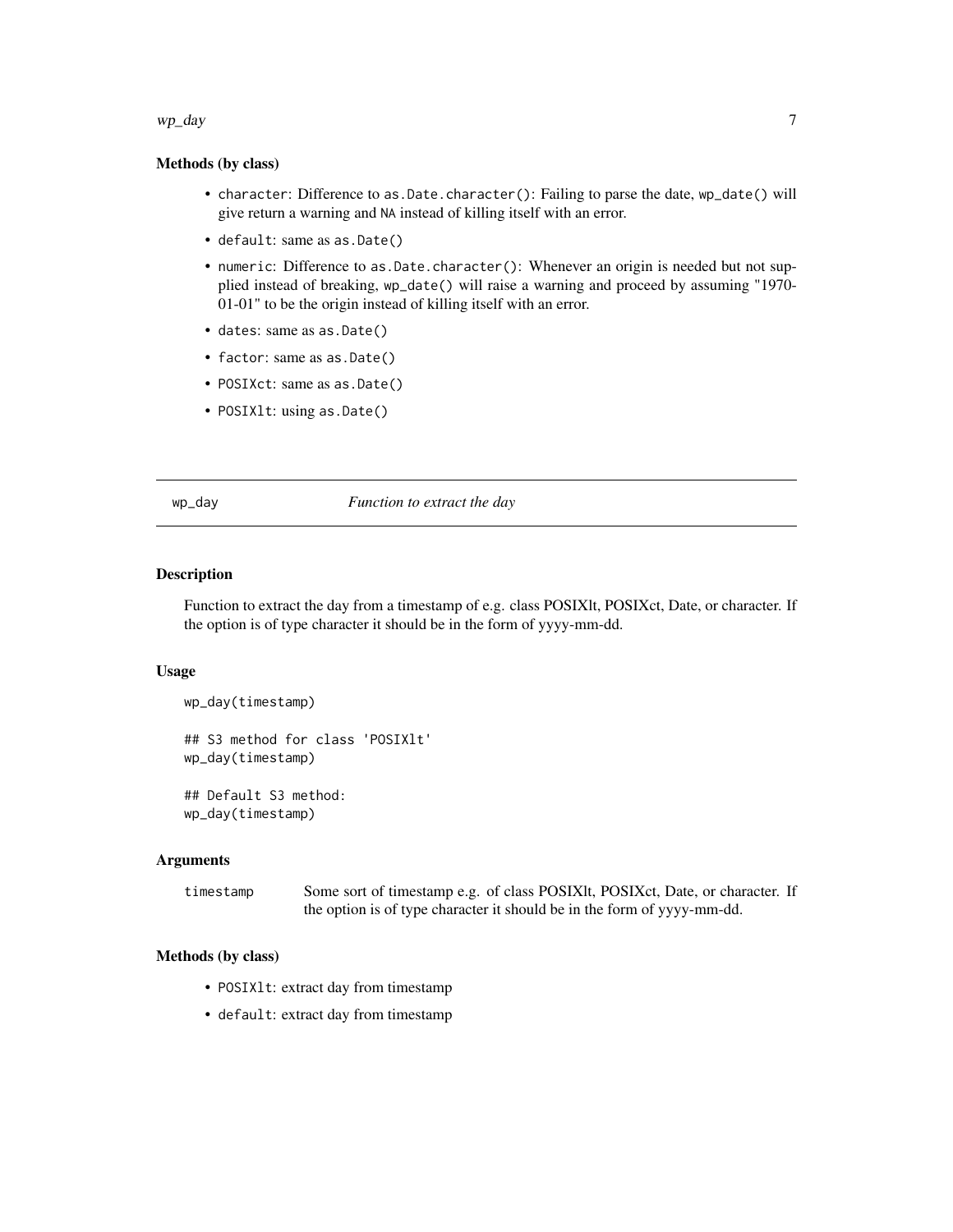<span id="page-7-0"></span>

function for getting data (download + extraction)

# Usage

```
wp_get_data(
 page = "R_(programming_language)",
 from = "2007-12-01",
 to = as.character(Sys.Date()),
 lang = "en",user_type = "all",
 platform = "all",
 warn = TRUE
)
```

| page      | The name of the Wikipedia page as to be found in the URL to the wikipedia arti-<br>cle. If e.g. the URL is: https://en.wikipedia.org/wiki/Peter_Fox_(musician),<br>than the page name equals to Peter_Fox_(musician).                                                                                               |
|-----------|---------------------------------------------------------------------------------------------------------------------------------------------------------------------------------------------------------------------------------------------------------------------------------------------------------------------|
| from      | The starting date of the timespan for which access statistics should be retrieved<br>- note that there is no data prior to 2007-12-01. Supply some sort of timestamp<br>e.g. of class POSIXIt, POSIXct, Date, or character. If the option is of type<br>character it should be in the form of yyyy-mm-dd.           |
| to        | The last date for which access statistics should be retrieved. Supply some sort<br>of timestamp e.g. of class POSIXlt, POSIXct, Date, or character. If the option<br>is of type character it should be in the form of yyyy-mm-dd.                                                                                   |
| lang      | The language shorthand identifying which Wikipedia access statistics are to be<br>used: e.g. "en" for the English version found at https://en.wikipedia.org, "de"<br>for the German version found at https://de.wikipedia.org or perhaps "als" for<br>the Alemannic dialect found under https://als.wikipedia.org/. |
| user_type | the type of users. One or more of "all", "user", "spider" or "bot". "all" by default.                                                                                                                                                                                                                               |
| platform  | The platform the pageviews came from; One or more of "all", "desktop", "mobile-<br>web" and "mobile-app". Set to "all" by default.                                                                                                                                                                                  |
| warn      | Warn about not being able to retrieve data or not?                                                                                                                                                                                                                                                                  |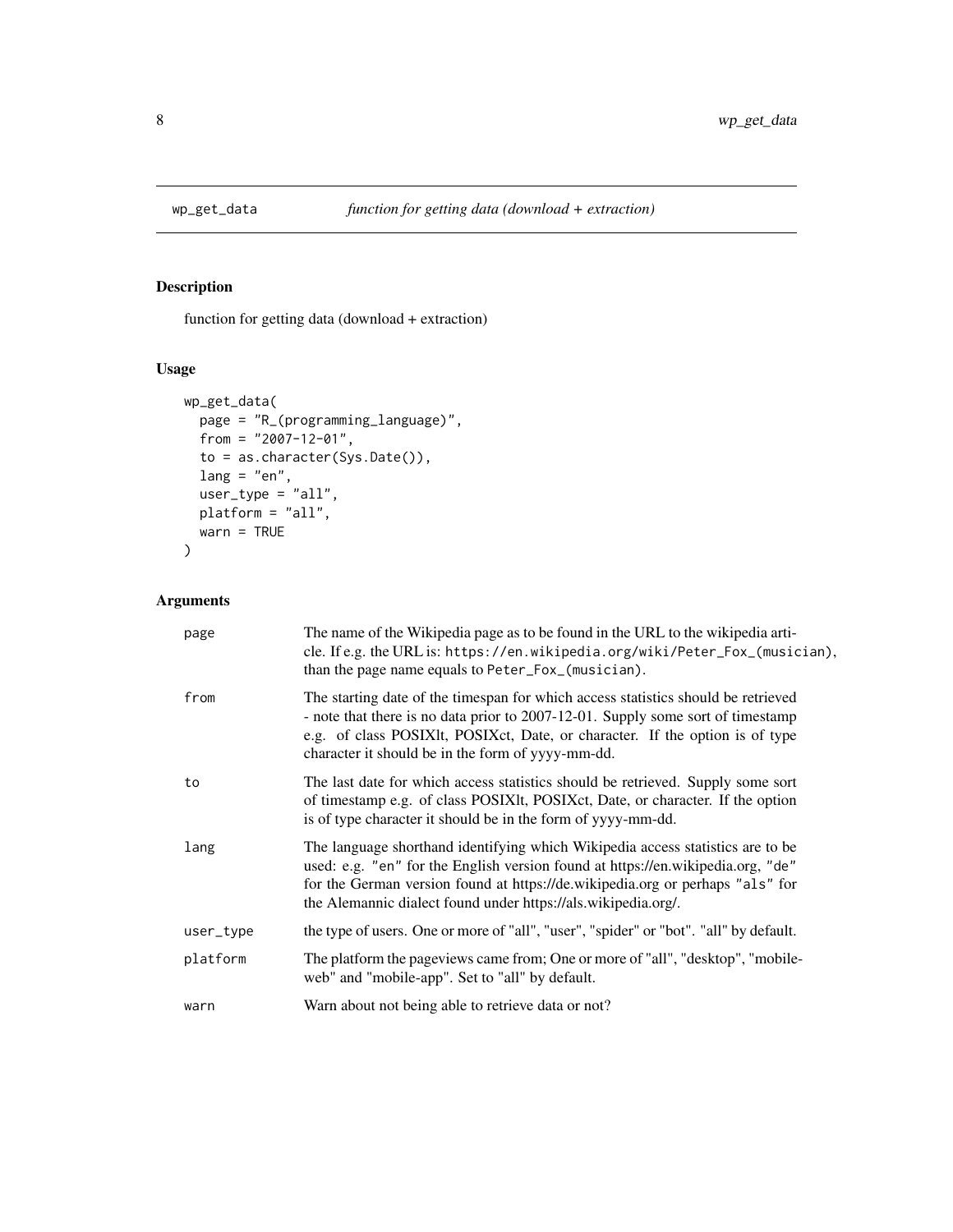<span id="page-8-0"></span>wp\_linked\_pages *function looking for other languages of a page*

#### Description

function looking for other languages of a page

#### Usage

wp\_linked\_pages(page, lang)

#### Arguments

| page | title of the wikipedia article to look for links to other languages                             |
|------|-------------------------------------------------------------------------------------------------|
| lang | language (shorthand, e.g. "en" for English or "de" for German and so on) for the<br>given title |

wp\_month *Function to extract the month*

#### Description

Function to extract the month from a timestamp of e.g. class POSIXlt, POSIXct, Date, or character. If the option is of type character it should be in the form of yyyy-mm-dd.

#### Usage

```
wp_month(timestamp)
## S3 method for class 'POSIXlt'
wp_month(timestamp)
## Default S3 method:
wp_month(timestamp)
```
#### Arguments

timestamp Some sort of timestamp e.g. of class POSIXlt, POSIXct, Date, or character. If the option is of type character it should be in the form of yyyy-mm-dd.

# Methods (by class)

- POSIXlt: extract @export
- default: extract @export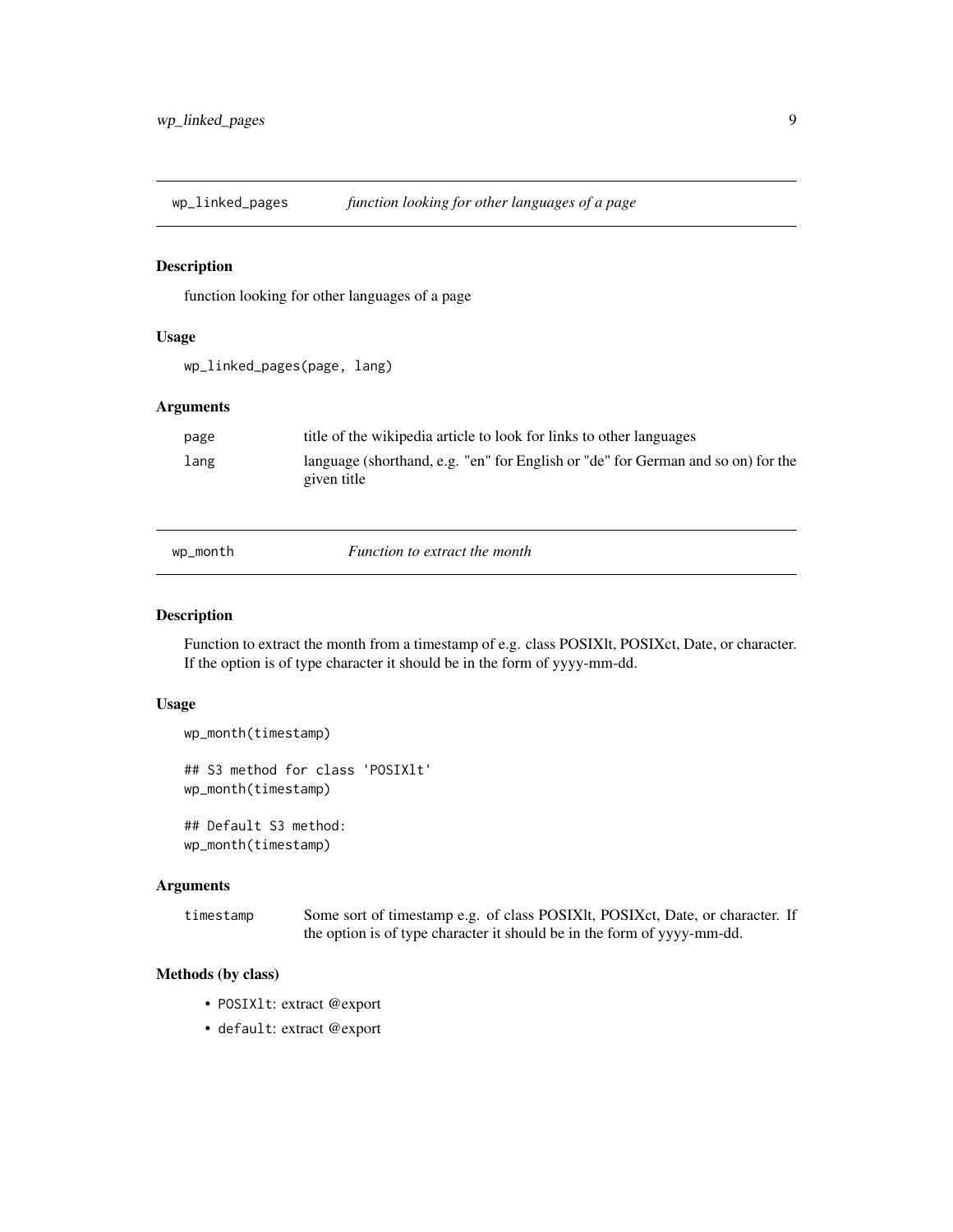<span id="page-9-0"></span>

Function for getting access statistics for wikipedia pages

# Usage

```
wp_trend(
  page = "R_(programming_language)",
  from = "2007-12-10",
  to = Sys.<b>Date()</b>,lang = "en",warn = TRUE
)
```
# Arguments

| page | The name of the Wikipedia page as to be found in the URL to the wikipedia arti-<br>cle. If e.g. the URL is: https://en.wikipedia.org/wiki/Peter_Fox_(musician),<br>than the page name equals to Peter_Fox_(musician).                                                                                               |
|------|---------------------------------------------------------------------------------------------------------------------------------------------------------------------------------------------------------------------------------------------------------------------------------------------------------------------|
| from | The starting date of the timespan for which access statistics should be retrieved<br>- note that there is no data prior to 2007-12-01. Supply some sort of timestamp<br>e.g. of class POSIXIt, POSIXct, Date, or character. If the option is of type<br>character it should be in the form of yyyy-mm-dd.           |
| to   | The last date for which access statistics should be retrieved. Supply some sort<br>of timestamp e.g. of class POSIXIt, POSIXct, Date, or character. If the option<br>is of type character it should be in the form of yyyy-mm-dd.                                                                                   |
| lang | The language shorthand identifying which Wikipedia access statistics are to be<br>used: e.g. "en" for the English version found at https://en.wikipedia.org, "de"<br>for the German version found at https://de.wikipedia.org or perhaps "als" for<br>the Alemannic dialect found under https://als.wikipedia.org/. |
| warn | Warn about not being able to retrieve data or not?                                                                                                                                                                                                                                                                  |

# Examples

res <- wp\_trend(page=c("Der\_Spiegel", "Die\_Zeit"), lang=c("de", "en"))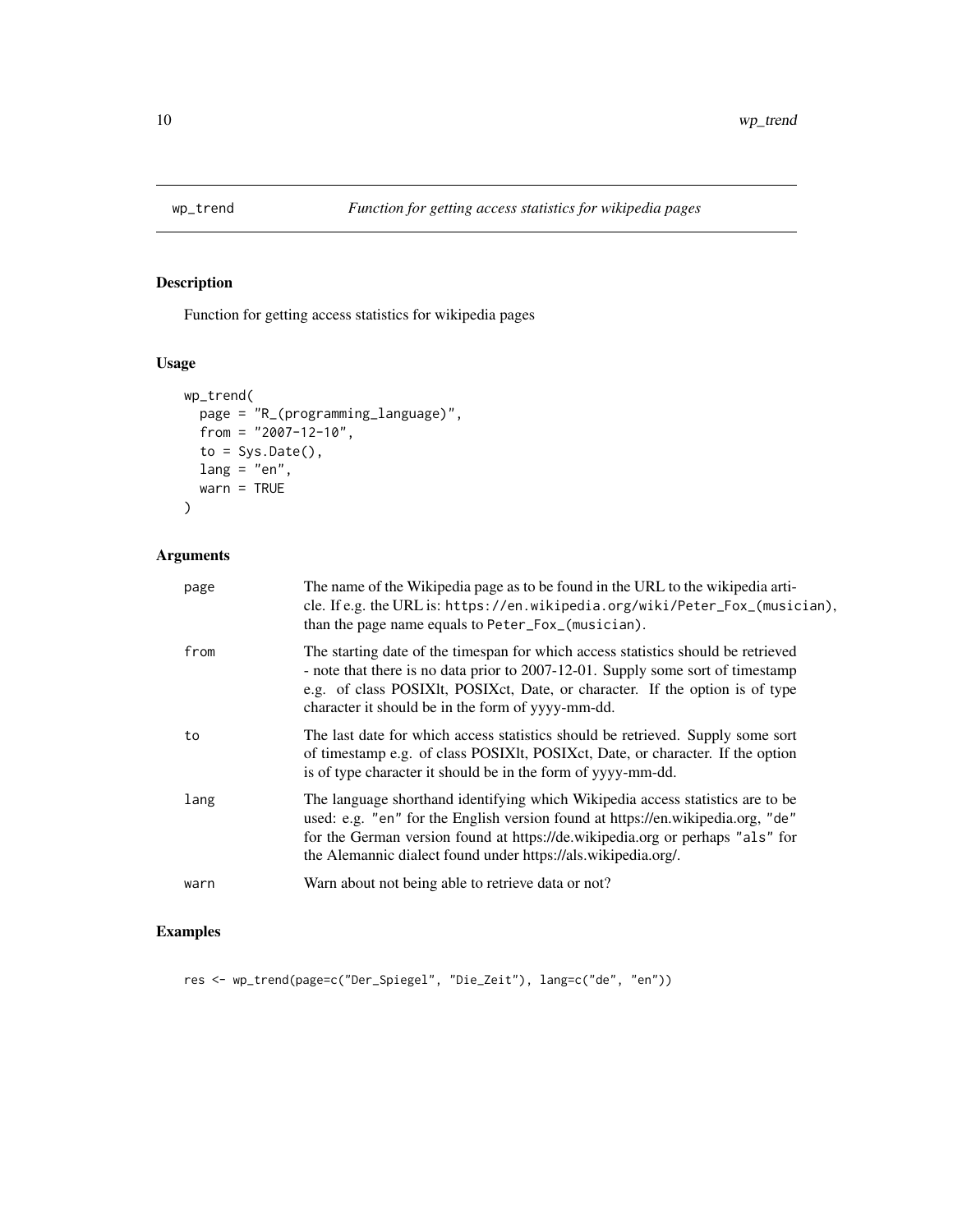<span id="page-10-0"></span>

Function to extract the day from a timestamp of e.g. class POSIXlt, POSIXct, Date, or character. If the option is of type character it should be in the form of yyyy-mm-dd.

#### Usage

```
wp_wday(timestamp, startmonday = T)
## S3 method for class 'POSIXlt'
wp_wday(timestamp, startmonday = T)
## Default S3 method:
wp_wday(timestamp, startmonday = T)
```
### Arguments

| timestamp   | Some sort of timestamp e.g. of class POSIXIt, POSIXct, Date, or character. If<br>the option is of type character it should be in the form of yvyy-mm-dd. |
|-------------|----------------------------------------------------------------------------------------------------------------------------------------------------------|
| startmonday | whether the week should start on Monday (TRUE, the default) or it should start<br>on Sunday (FALSE)                                                      |

#### Methods (by class)

- POSIXlt: method for POSIXlt
- default: method for everything as.POSIXlt

wp\_year *Function to extract the year*

#### Description

Function to extract the year from a timestamp of e.g. class POSIXlt, POSIXct, Date, or character. If the option is of type character it should be in the form of yyyy-mm-dd.

#### Usage

```
wp_year(timestamp)
## S3 method for class 'POSIXlt'
wp_year(timestamp)
## Default S3 method:
wp_year(timestamp)
```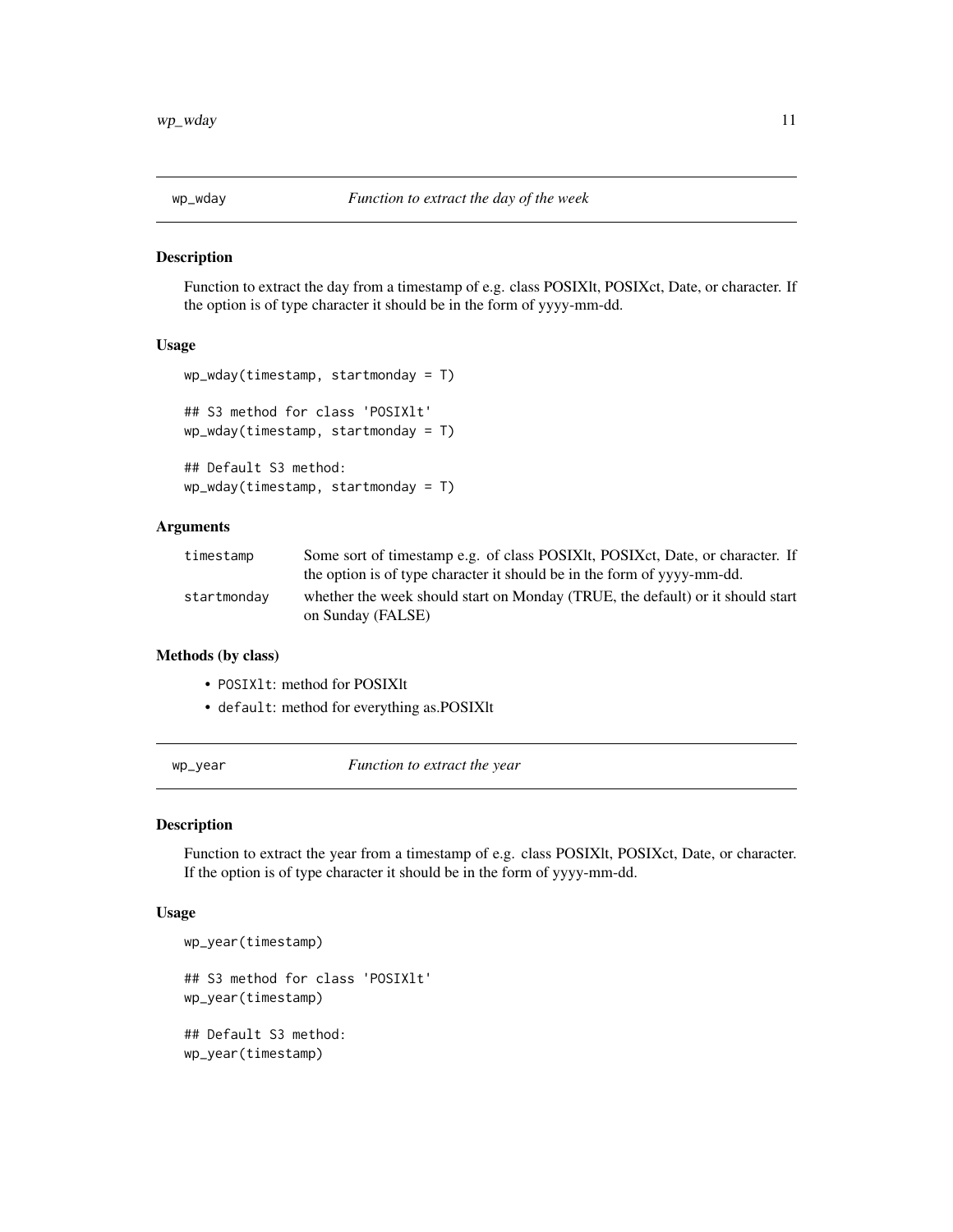# <span id="page-11-0"></span>Arguments

timestamp Some sort of timestamp e.g. of class POSIXIt, POSIXct, Date, or character. If the option is of type character it should be in the form of yyyy-mm-dd.

# Methods (by class)

- POSIXlt: extract
- default: extract

wp\_yearmonth *function for getting year and month of a timestamp*

# Description

function for getting year and month of a timestamp

# Usage

wp\_yearmonth(timestamp)

### Arguments

timestamp Some sort of timestamp e.g. of class POSIXlt, POSIXct, Date, or character. If the option is of type character it should be in the form of yyyy-mm-dd.